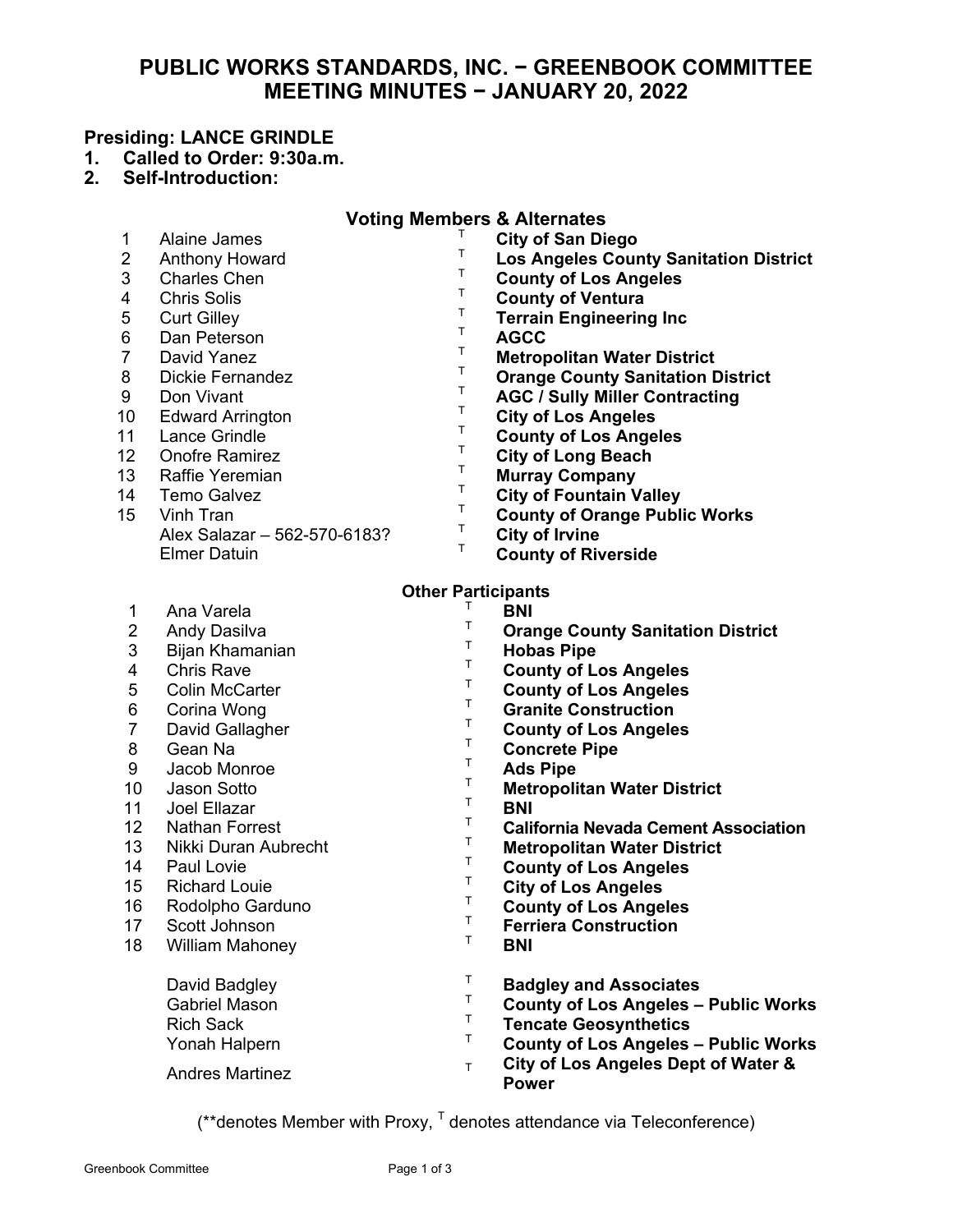- **3. Establish a Quorum:** Self-introductions were made and a quorum was established at the beginning of the meeting with 15 voting members present, additional voting members attended after the start of the meeting.
- **4. Distribute Agenda**  Online
- **5. Approval of Minutes:** November 18, 2021 minutes approved with minor corrections.
- **6. Correspondence:** Proposed Change for Material Price Adjustment received from Dan Peterson. Dickie Fernandez – referred Andy DaSilva (adasilva@ocsan.gov) as new OC Sanitation alternate member.

Digital Greenbook files requested for DOT by Charles Chen and Edward Arrington.

**7. Old Business:** No production of 2022 Greenbook Supplement. Changes for the 2023 supplement must be brought up and voted on by September meeting and given 30 days to clear by October.

### **8. New Business:**

- **a) APWA Co-Chairman's Report**: Lance is looking forward to another productive year and hoping the Caltrans issue is resolved and gets local specs approved through FHW. Southern California Chapter chair has been contacted for some national support. APWA is doing the administration of the Greenbook Seminar and Greenbook can provide technical expert presenters. Dates to be determined.
- **b) Secretary's Report:** No Report.
- **c) Vice Chair Communication Report**: No Report.
- **d) Vice Chair Editorial Report:** No Report.

## *Greenbook Subcommittees:*

**e) Surface Materials and Methods Subcommittee Report:** Vinh Tran reported that: The **Geosynthetics task force** will meet in February 2022. The **asphalt task force** last met in December in smaller groups. Headway is made on

change no. 305SM (to add rap aggregates to the surface treatment section) and a draft of change no. 313SM – CIR and CCP, will be shared at their next meeting. The **concrete ad hoc task force** is working on change no. 314SM – Coarse Aggregate Gradation and ready to vote on for Surface Committee review. Also working on change no. 304SM - reorganization of recycled materials and Portland limestone limestone cement. Nathan Forrest offering assitance to agencies needing support in this topic. Lastly, due to problems with TEAMS account, they will be transitioning to ZOOM for their upcoming meetings.

- **f) Underground Materials and Methods Subcommittee Report:** Gene Na reported the technical components of change no. 284 are all complete. Different parts will be put together in a single WORD document for last review by this subcommittee. Dave Badgley is working on section 502 and 503. Dickie Fernandez met with newly created task force on the composite framing covers. He plans to submit a change request in Februrary.
- **g) Standard Plans Subcommittee Report:** NO REPORT Next meeting scheduled for February 3<sup>rd</sup>.
- **h) General Provisions Subcommittee Report:** Dan Peterson discussed the need to address wild material price swings during a project. CalTrans has a methodology they use and we can learn from it. Dan asked for volunteers. He will be starting a meeting as soon as he identifies a subcommittee.
- **i) Editorial Standards Subcommittee Report:** No Report.